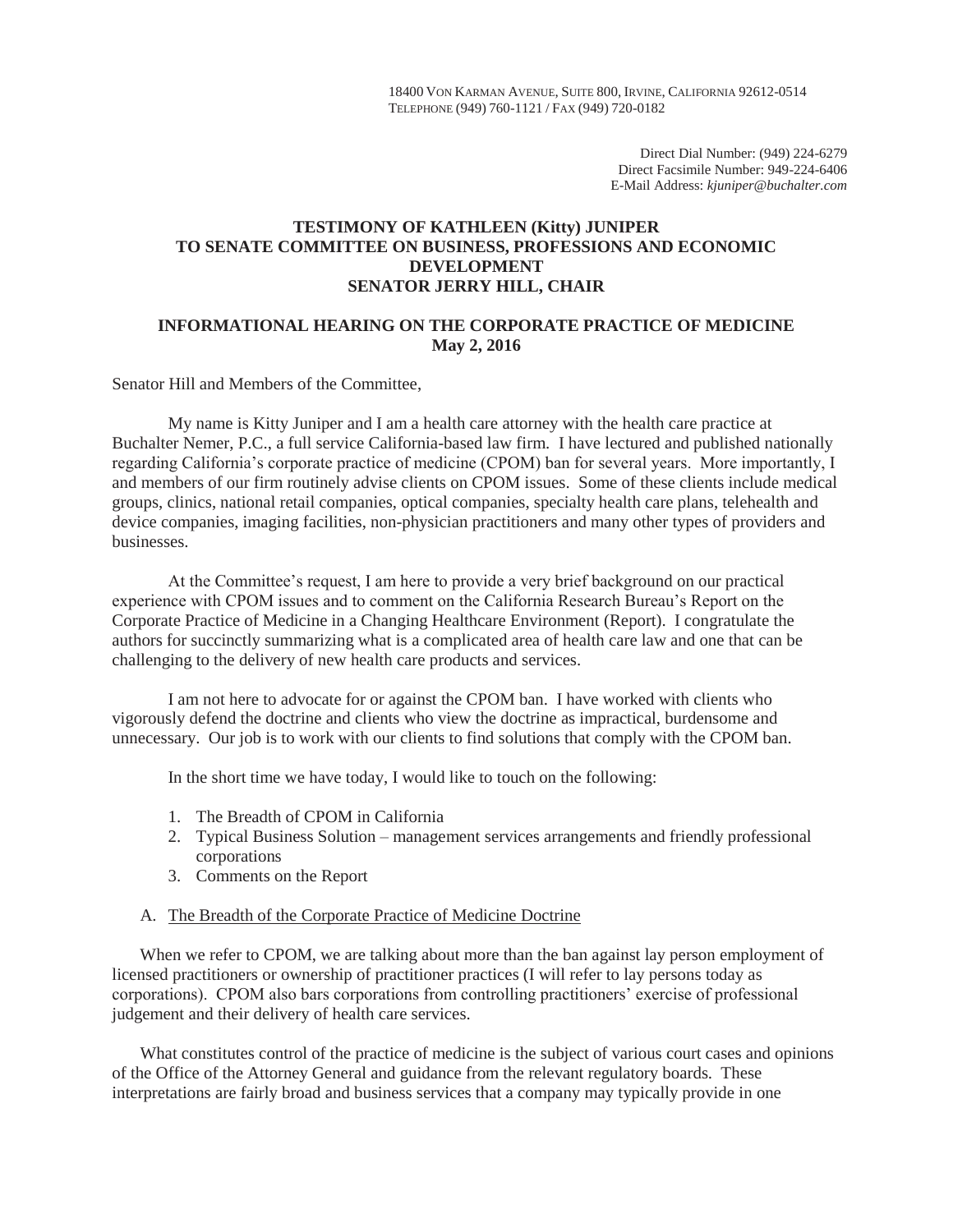### Page 2

**ERRERENCE SOURCE NOT FOUND.** 

industry are unlawful controls in the medical field. Courts have made it clear that in determining whether excessive control has been exercised that they will scrutinize not only controls that are exercised over the delivery of clinical care but they also will examine the extent of control exerted over a corporation's provision of business services to a medical practice. This is typically a fact-specific analysis.

Corporations cannot contract with practitioners to provide medical services on their behalf, hold themselves out as practicing medicine by having practitioners practice under their corporate name, advertise on practitioners' behalves, take a percentage of a practitioner's professional fees in exchange for business services or make other decisions that California has determined are within the professional practice of medicine. There is an interesting pending case brought by the ACLU, in which the California Medical Association recently intervened, that alleges that a Catholic hospital's compliance with its Ethical and Religious Directives for Catholic Health Care violate the CPOM ban by interfering with a doctor's medical judgment and the doctor-patient relationship. There, the hospital has relied on the Directives in denying a doctor from performing post-partum tubal ligations.

While in theory CPOM sounds somewhat straightforward, in practice it can be difficult to apply in certain situations. This is particularly true with new health care products and services, including eHealth devices, and their development and ownership by corporations. Practitioners and companies alike would welcome more specific guidance in this area

## Management Services Organizations and Agreements.

Notably, California law does not prohibit practitioners from contracting with corporate management services organizations (MSOs) to help them run certain aspects of their practices. This is the typical business arrangement made by corporations who enter California with businesses that may employ or contract with practitioners to deliver healthcare products or services in another states. The California Medical Board sets forth on its website certain acts and decisions that it considers must be made by physicians who enter into these business arrangements.

There is no doubt the CPOM ban complicates business arrangements causing the creation of additional business structures than those used in other states. We have found that these arrangements are not ideal for corporations compared to many other states. Nonetheless, the companies find workable solutions and ways to comply with the CPOM doctrine in California. We help them structure their business relationships and contracts carefully so they do not exercise unlawful control over practitioners and run afoul of CPOM. Whether the inefficiencies created are worthwhile is something this Committee and the legislature might hopefully resolve.

#### Comments on the 2016 Report

The Report discusses AB 684 and the recent changes to the optometry and optical company laws and specifically addresses the landlord tenant requirements therein. The Report also suggests that elements of those laws might be used as a model for other business relationships in the medical industry such as retail clinics. It is important to clarify that AB 684 made changes to laws that previously prohibited landlord tenant relationships between opticians and optometrists. Those types of landlord tenant relationships are generally not banned between physicians and retail entities, including opticians and optical companies. In fact, AB 684 recognized that and specifically excluded doctors and medical groups from its application. I think that AB 684 should be viewed as a unique solution where there were various factors at play. Using